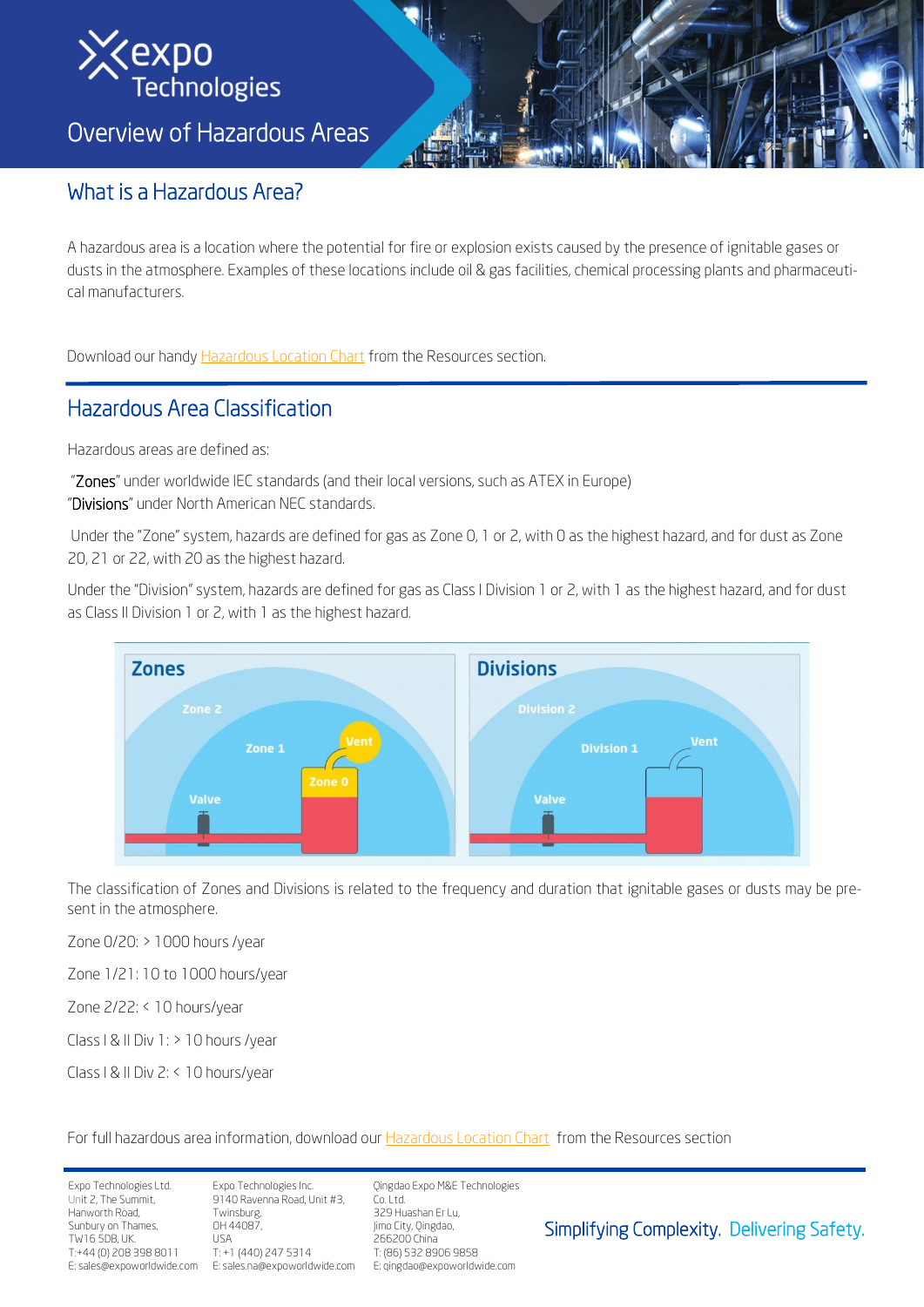## Codes and Standards

Depending on where you are in the world, different codes and standards may apply. Typically, whatever the scheme, they all cover hazardous classification and the protection methods that may be used to prevent explosions in these areas.

Worldwide: IEC defines the most-widely adopted hazardous area standards.

In Europe, the ATEX scheme closely follows IEC standards

In North America: the NFPA (National Fire Protection Association) is the primary agency for the protection of installations from fire and explosion.

For full hazardous area information, download our [Hazardous Location Chart](https://www.expoworldwide.com/sites/default/files/resource/download/hazloc_hand_chart_2020_v1.0.pdf) from the Resources section

#### Recognised Methods for Explosion Protection

For an explosion to occur, 3 conditions must exist:

Explosive material is present in a suitable concentration The presence of air or oxygen A source of ignition



Thus, most forms of explosion prevention and protection rely on the elimination of one or more of these factors. eg preventing leaks or spillages of flammable material, or removing sources of ignition.

Under the various codes and standards, there are a number of recognised methods for explosion protection.

Expo Technologies Ltd. Unit 2, The Summit, Hanworth Road, Sunbury on Thames, TW16 5DB, UK. T:+44 (0) 208 398 8011 E: sales@expoworldwide.com

Expo Technologies Inc. 9140 Ravenna Road, Unit #3, Twinsburg, OH 44087, USA T: +1 (440) 247 5314 E: sales.na@expoworldwide.com Qingdao Expo M&E Technologies Co. Ltd.

329 Huashan Er Lu, Jimo City, Qingdao, 266200 China T: (86) 532 8906 9858 E: qingdao@expoworldwide.com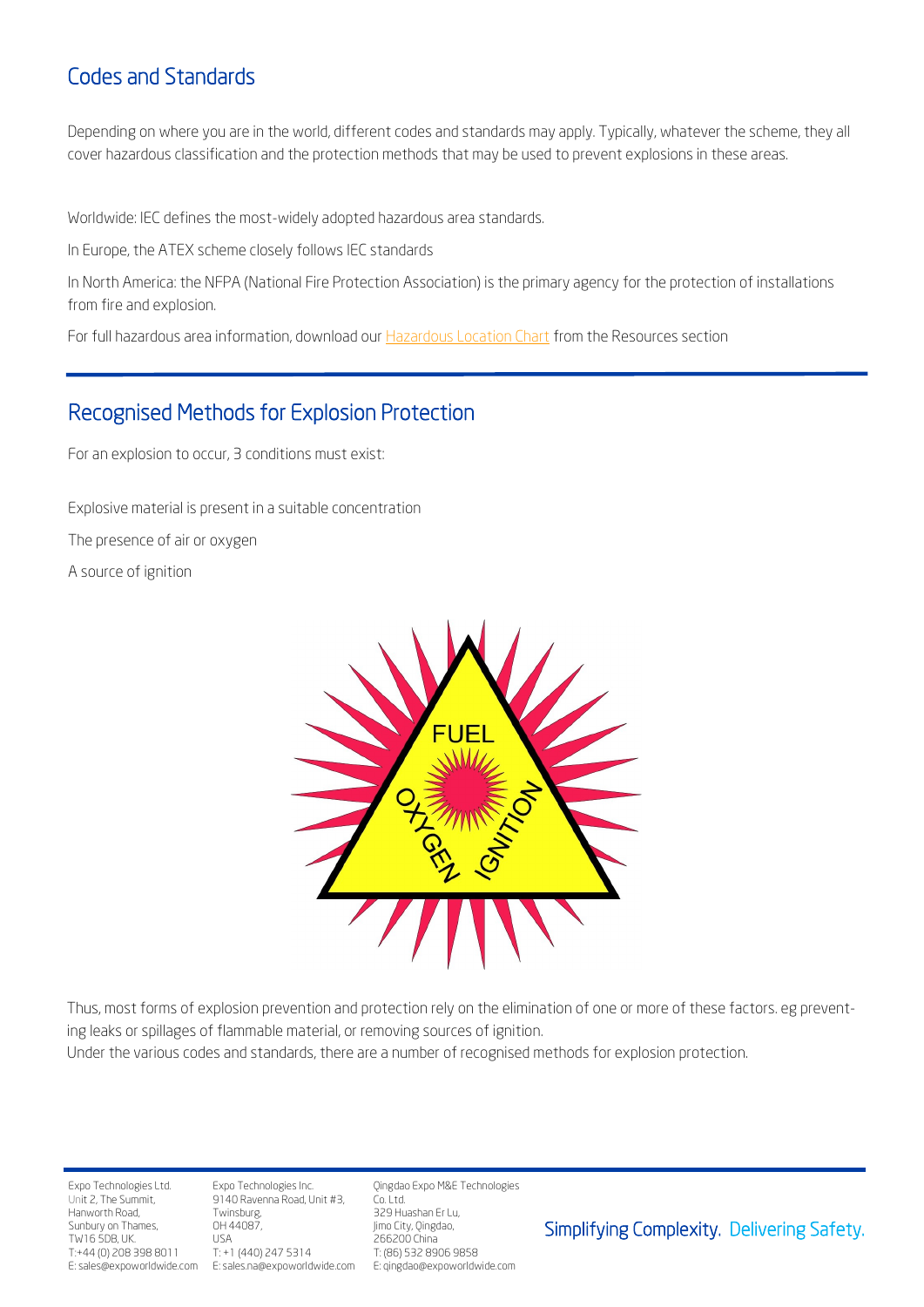|                                                               | <b>Standard</b><br><b>Ex Code</b> |                                                      |                | Gas                                       |            | <b>Dust</b> |           |             |
|---------------------------------------------------------------|-----------------------------------|------------------------------------------------------|----------------|-------------------------------------------|------------|-------------|-----------|-------------|
| <b>Protection Method</b>                                      |                                   | IEC / EN / BS / ANSI/ISA                             | <b>ATEX</b>    | IEC / EN (ATEX) / BS (UK) / USA (NEC 505) |            |             |           | <b>ATEX</b> |
|                                                               |                                   |                                                      | Category       | Zone                                      | <b>EPL</b> | Zone        | EPL       | Category    |
| <b>Intrinsic Safety</b>                                       | ia                                | 60079-11                                             | 1 <sub>G</sub> | Zone 0                                    | Ga         | Zone 20     | Da        | 1D          |
|                                                               | ib                                |                                                      | 2G             | Zone 1                                    | Gb         | Zone 21     | Db        | 2D          |
|                                                               | iс                                |                                                      | 3G             | Zone 2                                    | Gc         | Zone 22     | Dc        | 3D          |
| Flameproof                                                    | da                                | 60079-1                                              | 1G             | Zone 0<br>Not for USA                     | Ga         |             |           |             |
|                                                               | db                                |                                                      | 2G             | Zone 1                                    | Gb         |             |           |             |
|                                                               | dc                                |                                                      | 30             | Zone 2                                    | Gc         |             |           |             |
|                                                               | ta                                | 60079-31                                             |                |                                           |            | Zone 20     | Da        | 1D          |
| Protection by Enclosure                                       | tb                                |                                                      |                |                                           |            | Zone 21     | Db        | 2D          |
|                                                               | tc                                |                                                      |                |                                           |            | Zone 22     | Dc        | 3D          |
|                                                               | pxb                               |                                                      | 2G             | Zone 1                                    | Gb         | Zone 21     | <b>Db</b> | 2D          |
| Pressurisation                                                | pyb                               | 60079-2                                              | 2G             | Zone 1                                    | Gb         | Zone 21     | Db        | 2D          |
|                                                               | DZC                               |                                                      | 30             | Zone 2                                    | Gc         | Zone 22     | Dc        | 3D          |
|                                                               | eb                                |                                                      | 2G             | Zone 1                                    | Gb         |             |           |             |
| <b>Increased Safety</b>                                       | ec                                | 60079-7                                              | 3G             | Zone 2                                    | Gc         |             |           |             |
|                                                               | ma                                | 60079-18                                             | 1 <sub>G</sub> | Zone 0                                    | Ga         | Zone 20     | Da        | 1D          |
| Encapsulation                                                 | mb                                |                                                      | 2G             | Zone 1                                    | Gb         | Zone 21     | Db        | 2D          |
|                                                               | mc                                |                                                      | 3G             | Zone 2                                    | Gc         | Zone 22     | Dc        | 3D          |
|                                                               | ob                                |                                                      | 2G             | Zone1                                     | Gb         |             |           |             |
| Liquid Immersion                                              | <b>OC</b>                         | 60079-6                                              | 3G             | Zone 2                                    | Gc         |             |           |             |
| <b>Powder Filling</b>                                         | $\mathsf{q}$                      | 60079-5                                              | 2G             | Zone 1                                    | Gb         |             |           | 2D          |
| Hermetically Sealed / Non-Incendive                           | nC                                | 60079-15                                             | 3G             | Zone 2                                    | Gc         |             |           |             |
| <b>Restricted Breathing</b>                                   | nR                                |                                                      | 3G             | Zone 2                                    | Gc         |             |           |             |
|                                                               | px                                | 60079-13                                             | 2G             | Zone 1                                    | Gb         | Zone 21     | Db        | 2D          |
| <b>Pressurised Room</b>                                       | py                                |                                                      | 2G             | Zone 1                                    | Gb         |             |           |             |
|                                                               | pz                                |                                                      | 3G             | Zone 2                                    | Gc         | Zone 22     | Dc        | 3D          |
|                                                               | pv                                |                                                      |                | Non-hazardous                             | Gb/GC      |             |           |             |
|                                                               | op sh                             | 60079-28                                             | 1G             | Zone 0                                    | Ga         | Zone 20     | Da        | 1D          |
| <b>Optical Radiation</b>                                      | op is                             |                                                      | 1G             | Zone 0                                    | Ga         | Zone 20     | Da        | 1D          |
|                                                               | op pr                             |                                                      | 2G             | Zone 1                                    | Gb         | Zone 21     | Db        | 2D          |
|                                                               | sa                                | 60079-33                                             | 1G             | Zone 0                                    | Ga         | Zone 20     | Da        | 1D          |
| <b>Special Protection</b>                                     | sb                                |                                                      | 2G             | Zone 1                                    | Gb         | Zone 21     | Db        | 2D          |
|                                                               | SC.                               |                                                      | 30             | Zone 2                                    | Gc         | Zone 22     | Dc        | 3D          |
| Non-electrical Equipment - Basic Meth-<br>od and Requirements |                                   |                                                      | 1G             | Zone 0                                    | Ga         | Zone 20     | Da        | 1D          |
|                                                               | h                                 | ISO 80079-36                                         | 2G             | Zone 1                                    | Gb         | Zone 21     | Db        | 2D          |
|                                                               |                                   |                                                      | 3G             | Zone 2                                    | Gc         | Zone 22     | Dc        | 3D          |
|                                                               |                                   | <b>Reference Standards</b>                           |                |                                           |            |             |           |             |
| Explosive Atmospheres, General Requirements                   |                                   | IEC / EN / BS / ANSI/ISA 60079-0                     |                |                                           |            |             |           |             |
| <b>Classification of Hazardous Areas</b>                      |                                   | IEC / EN / BS / ANSI/ISA 60079-10-1/2                |                |                                           |            |             |           |             |
| <b>Electrical Installations</b>                               |                                   | IEC / EN / BS 60079-14, NEC 505 to 509, ANSI/UL 2225 |                |                                           |            |             |           |             |
| <b>Inspection &amp; Maintenance</b>                           |                                   | IEC / EN / BS 60079-17, NEC 505 to 509, ANSI/UL 2225 |                |                                           |            |             |           |             |

Expo Technologies Ltd. Unit 2, The Summit, Hanworth Road, Sunbury on Thames, TW16 5DB, UK. T:+44 (0) 208 398 8011

E: sales@expoworldwide.com E: sales.na@expoworldwide.com Expo Technologies Inc. 9140 Ravenna Road, Unit #3, Twinsburg, OH 44087, USA T: +1 (440) 247 5314

Qingdao Expo M&E Technologies Co. Ltd.

329 Huashan Er Lu, Jimo City, Qingdao, 266200 China T: (86) 532 8906 9858 E: qingdao@expoworldwide.com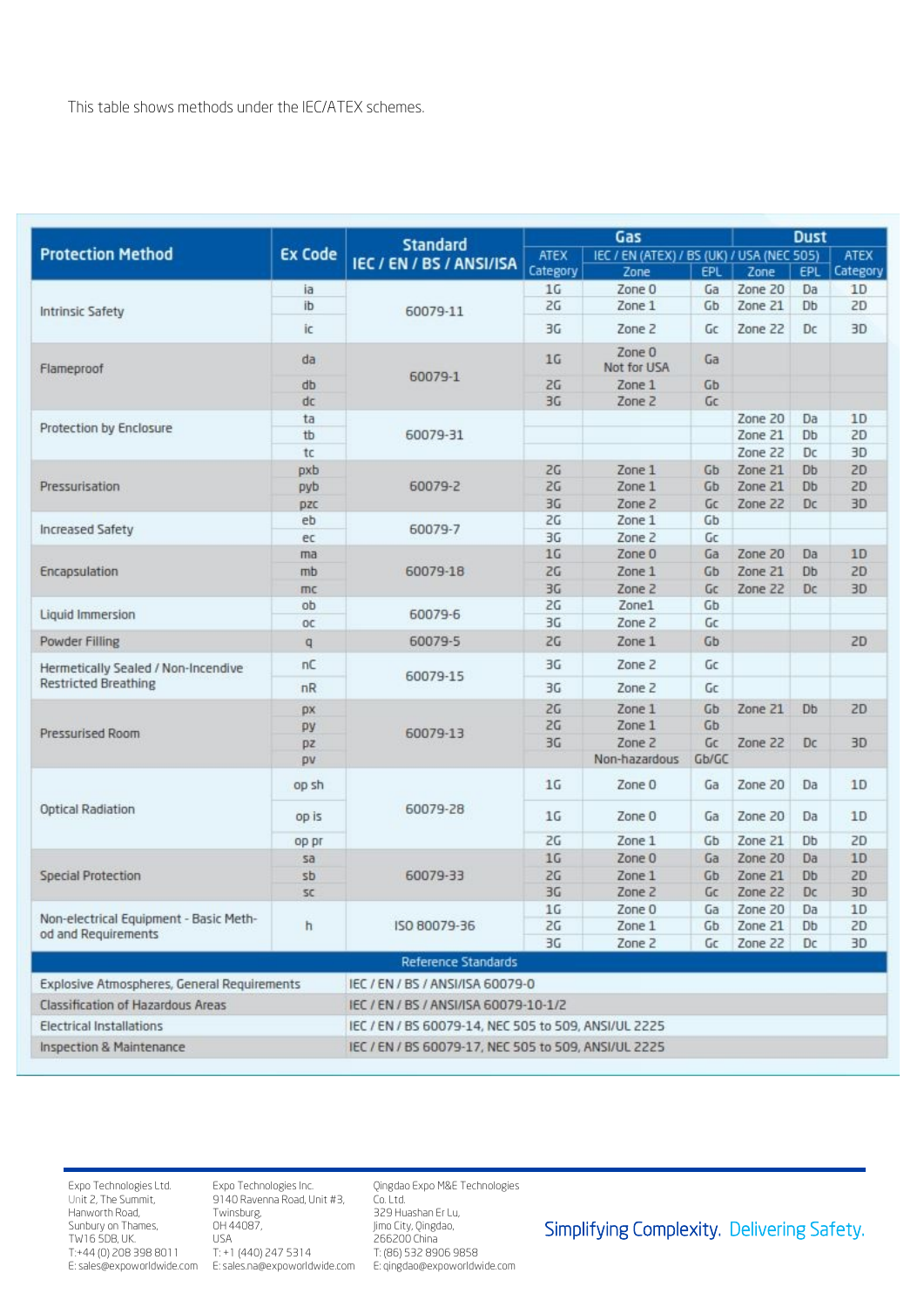This table shows methods under North American schemes.

| <b>Protection Method</b>                    | Code                              | USA (NEC 500) FM & UL                          | Canada (CEC) CSA  | Gas                                                | <b>Dust</b>                                                                |
|---------------------------------------------|-----------------------------------|------------------------------------------------|-------------------|----------------------------------------------------|----------------------------------------------------------------------------|
| Intrinsic Safety                            | 15                                | FM3610/UL913<br><b>UL698A</b>                  | C22.2 No. 157     | Class I, Div 1<br>Class I. Div 2                   | Class II. Div 1<br>Class II, Div 2<br>Class III, Div 1<br>Class III, Div 2 |
| Explosion-proof<br>Dust Ignition-proof      | XP                                | ANSI/UL1203<br>FM3615<br>FM3616                | C22.2 No. 30      | Class I, Div 1<br>Class I. Div 2                   | Class II, Div 1<br>Class II, Div 2                                         |
| Dust-tight                                  |                                   |                                                | C22.2 No. 25      |                                                    | Class II, Div 2<br>Class III, Div 1<br>Class III, Div 2                    |
| Purged and Pressurised                      | Type X<br><b>Type Y</b><br>Type Z | <b>NFPA 496</b><br>FM3620                      | C22.2 No. 60079-2 | Class I. Div 1<br>Class I, Div 1<br>Class I. Div 2 | Class II. Div 1<br>Class II, Div 1<br>Class II, Div 2                      |
|                                             |                                   |                                                |                   |                                                    |                                                                            |
| Oil Immersion                               |                                   |                                                |                   | Class I. Div 2                                     |                                                                            |
| Non-incendive<br><b>Hermetically Sealed</b> | NI                                |                                                | C22.2 No. 213     | Class I. Div 2                                     | Class II, Div 2<br>Class III, Div 1<br>Class III, Div 2                    |
| Pressurised Room                            |                                   | FM3611<br><b>NFPA 496</b>                      |                   |                                                    | Class I, Div 1<br>Class I. Div 2<br>Class II, Div 1<br>Class II, Div 2     |
| Optical System                              | op sh                             |                                                |                   | Class I, Div1                                      | Class II. Div1                                                             |
|                                             |                                   |                                                |                   | Class I, Div 2<br>Class I. Div1                    | Class II. Div 2<br>Class II, Div1                                          |
| Optical Radiation                           | op is                             |                                                |                   | Class I, Div 2                                     | Class II, Div 2                                                            |
| <b>Optical Radiation</b>                    | op pr                             |                                                |                   | Class I, Div 2                                     | Class II, Div 2                                                            |
| Reference Standards                         |                                   |                                                |                   |                                                    |                                                                            |
|                                             |                                   | <b>NEC500</b>                                  | C22.2 No. 0       |                                                    |                                                                            |
|                                             |                                   | <b>NEC500</b>                                  |                   |                                                    |                                                                            |
|                                             |                                   | NEC 501 to 504, ANSI/UL 2225<br>NEC 501 to 504 | C22.2 No. 174     |                                                    |                                                                            |

For full hazardous area information, download our [Hazardous Location Chart](https://www.expoworldwide.com/sites/default/files/resource/download/hazloc_hand_chart_2020_v1.0.pdf) from the Resources section

Expo Technologies Ltd. Unit 2, The Summit, Hanworth Road, Sunbury on Thames, TW16 5DB, UK. T:+44 (0) 208 398 8011 E: sales@expoworldwide.com

Expo Technologies Inc. 9140 Ravenna Road, Unit #3, Twinsburg, OH 44087, USA T: +1 (440) 247 5314 E: sales.na@expoworldwide.com Qingdao Expo M&E Technologies Co. Ltd.

329 Huashan Er Lu, Jimo City, Qingdao, 266200 China T: (86) 532 8906 9858 E: qingdao@expoworldwide.com